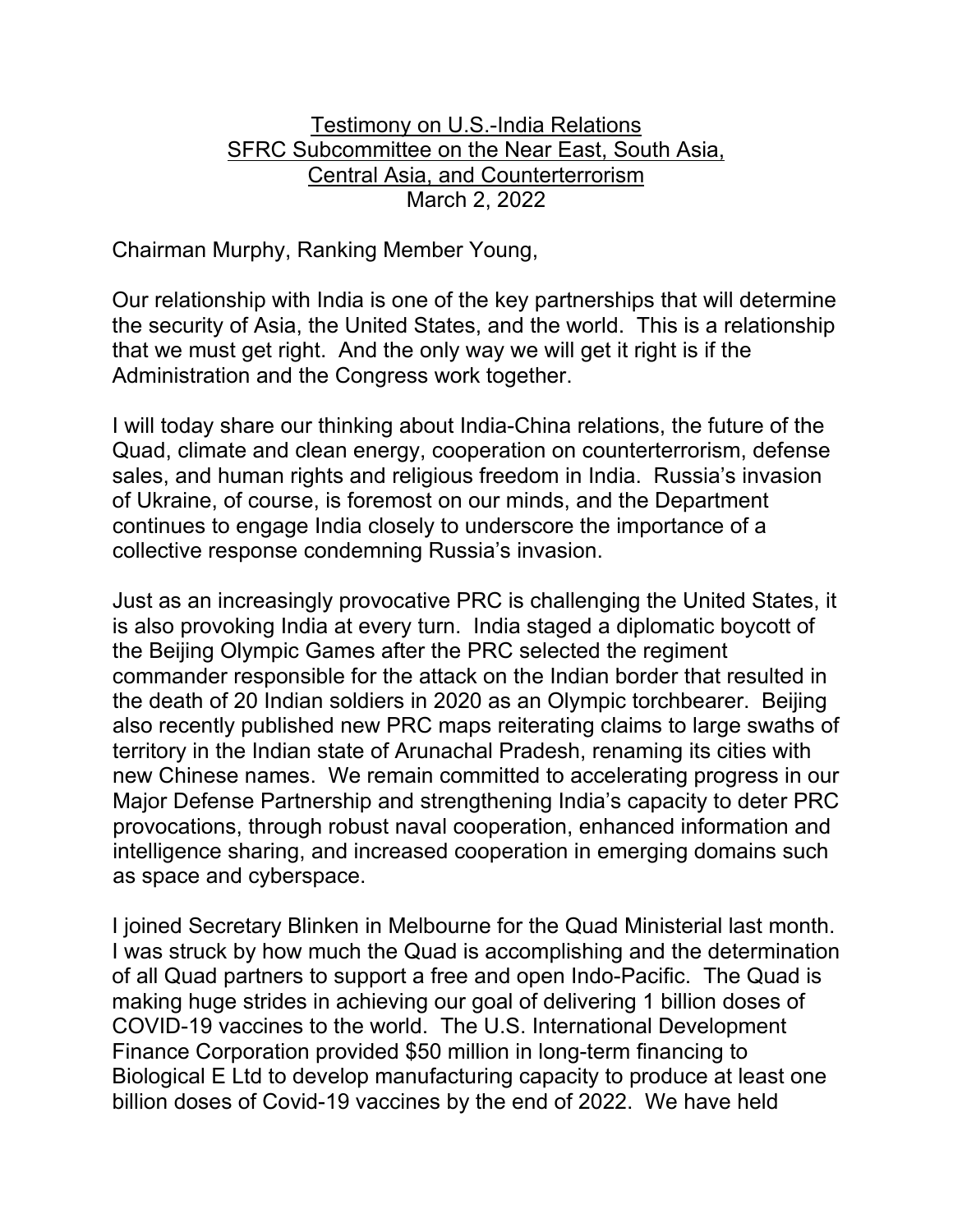discussions via the Quad on critical and emerging technologies and are also cooperating to support clean energy and decarbonization efforts in the Indo-Pacific region, including through green shipping and clean hydrogen initiatives. The Quad is also working together on maritime cooperation and security. We are sharing data on maritime domain awareness, fighting illegal fishing together, and our four countries have conducted complex and large-scale naval exercises in the annual Malabar exercise.

India will be the largest source of global energy demand growth through 2030 and could become the world's largest carbon emitter unless it can change its current trajectory. We are focused on mobilizing finance and technology to accelerate India's clean energy transition through the U.S.- India Climate and Clean Energy Agenda 2030 Partnership.

We also share concerns with India about terrorism. With the Taliban takeover of Afghanistan, both of our countries are concerned about the resurgence of terrorist groups operating from there. We have worked to hold accountable terrorist groups responsible for the 2008 Mumbai terrorist attack that killed 166 people, including six Americans. Our cooperation over the last year has included meetings of the Counterterrorism Joint Working Group, the Quad Counterterrorism Tabletop Exercise, and working groups of the Homeland Security Dialogue.

India is the world's second largest importer of defense technology. Over the last 22 years, U.S. defense sales to India have grown to over \$20 billion, and India is considering purchasing six additional P-8I maritime surveillance aircraft for \$2.1 billion. Since 2011, India has reduced its arms imports from Russia by 53 percent and increased its defense purchases from the United States and other partners, as well as increasing its own domestic production capability.

India continues to report infiltration by militants into Jammu and Kashmir, although rates of infiltration have reduced markedly over the past two years. Since the 2019 Pulwama attack which killed 40 Indian security officials and under pressure from the international community, Pakistan has taken positive steps to address cross-border terrorism. We continue to encourage Pakistan to prosecute terrorist leaders and dismantle all terrorist groups.